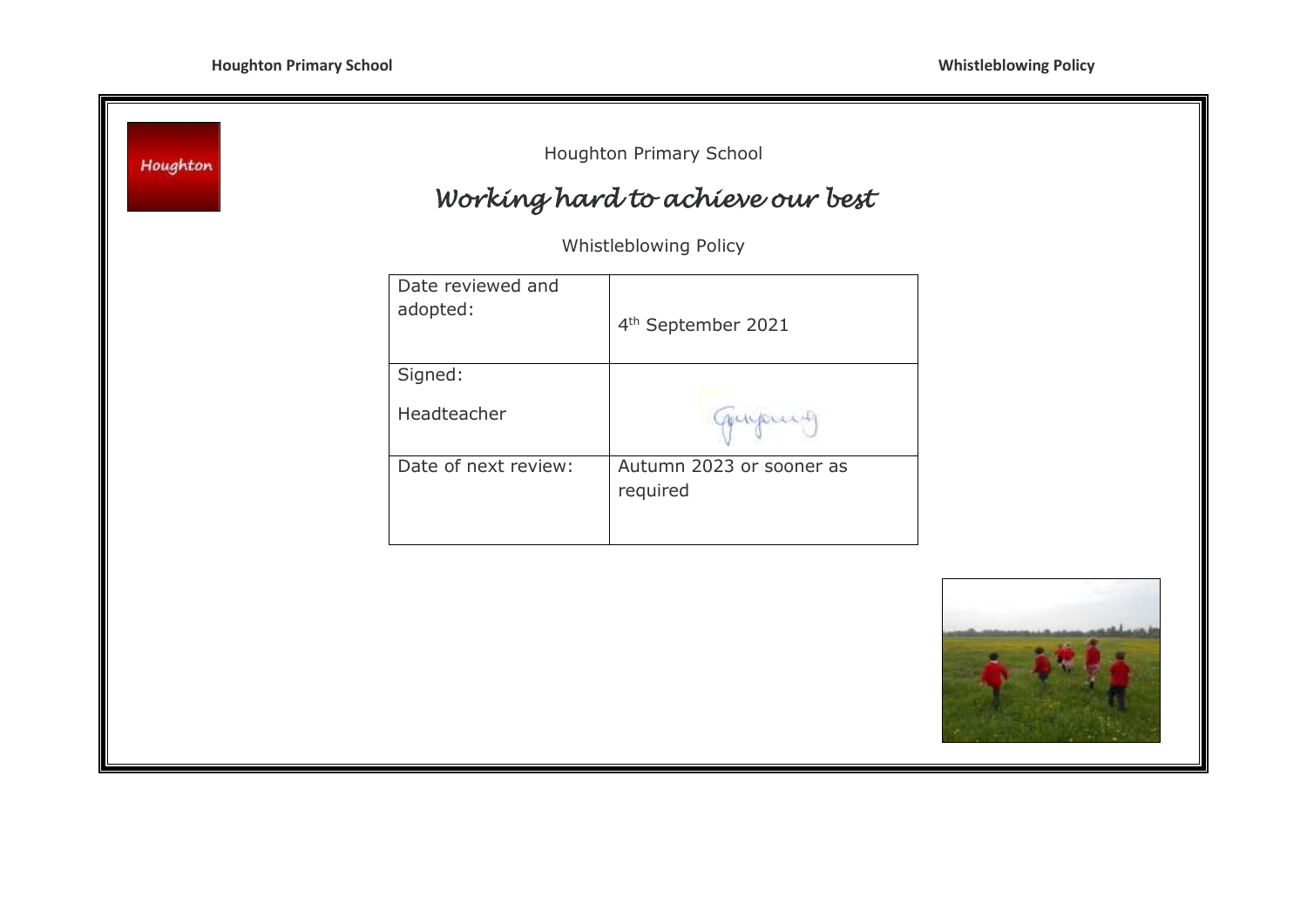#### 1. Purpose

1.1. To set out the Governing Body's policy and procedure for dealing with concerns raised by employees which relate to suspected wrongdoing or dangers at work (see paragraph 3). Allegations of child abuse against teachers and other staff and volunteers are to be dealt with in accordance with Keeping Children Safe in Education statutory guidance for schools and colleges.

#### 2. Background

- 2.1. As employees are often the first to realise that there may be something wrong within the school, it is important that they feel able to express their concerns without fear of harassment or victimisation. Otherwise, they may find it easier to ignore the concern rather than report it. The Public Interest Disclosure Act 1998 recognises this fact and is designed to protect employees, who make certain disclosures of information in 'the public interest', from detriment and/or dismissal. This policy builds on the provisions of the Act.
- 2.2. The Governing Body is committed to the highest possible standard of operation, probity and accountability. In line with that commitment, employees, officers, consultants, contractors, volunteers, casual workers and agency workers with serious concerns are encouraged to come forward and voice those concerns. This policy document makes it clear that employees can do so without fear of reprisals; it is intended to encourage and enable employees to raise serious concerns within the school rather than overlooking a problem or alerting anyone external to the school.
- 2.3. This policy does not form part of any employee's contract of employment and it may be amended at any time.
- 3. Aims of the Policy
	- 3.1. This policy aims to:
		- provide avenues for employees to raise concerns internally as a matter of course, and receive feedback on any action taken
		- provide for matters to be dealt with quickly and appropriately, and ensure that concerns are taken seriously and treated consistently and fairly
		- reassure employees that they will be protected from reprisals or victimisation for whistle-blowing where they have a genuine concern
		- allow employees to take the matter further if they are dissatisfied with the Governing Body's response.
		- 3.2. A **whistleblower** is a person who raises a genuine concern relating to the matters below. If employees have any genuine concerns related to suspected wrongdoing or danger affecting any of our activities (a whistleblowing concern) they should report it under this policy. **Whistleblowing** is the disclosure of information which relates to suspected wrongdoing or dangers at work. This may include:
			- criminal activity
			- miscarriages of justice
			- danger to health and safety
			- damage to the environment
			- failure to comply with any legal or professional obligation or regulatory requirements
			- bribery
			- financial fraud or mismanagement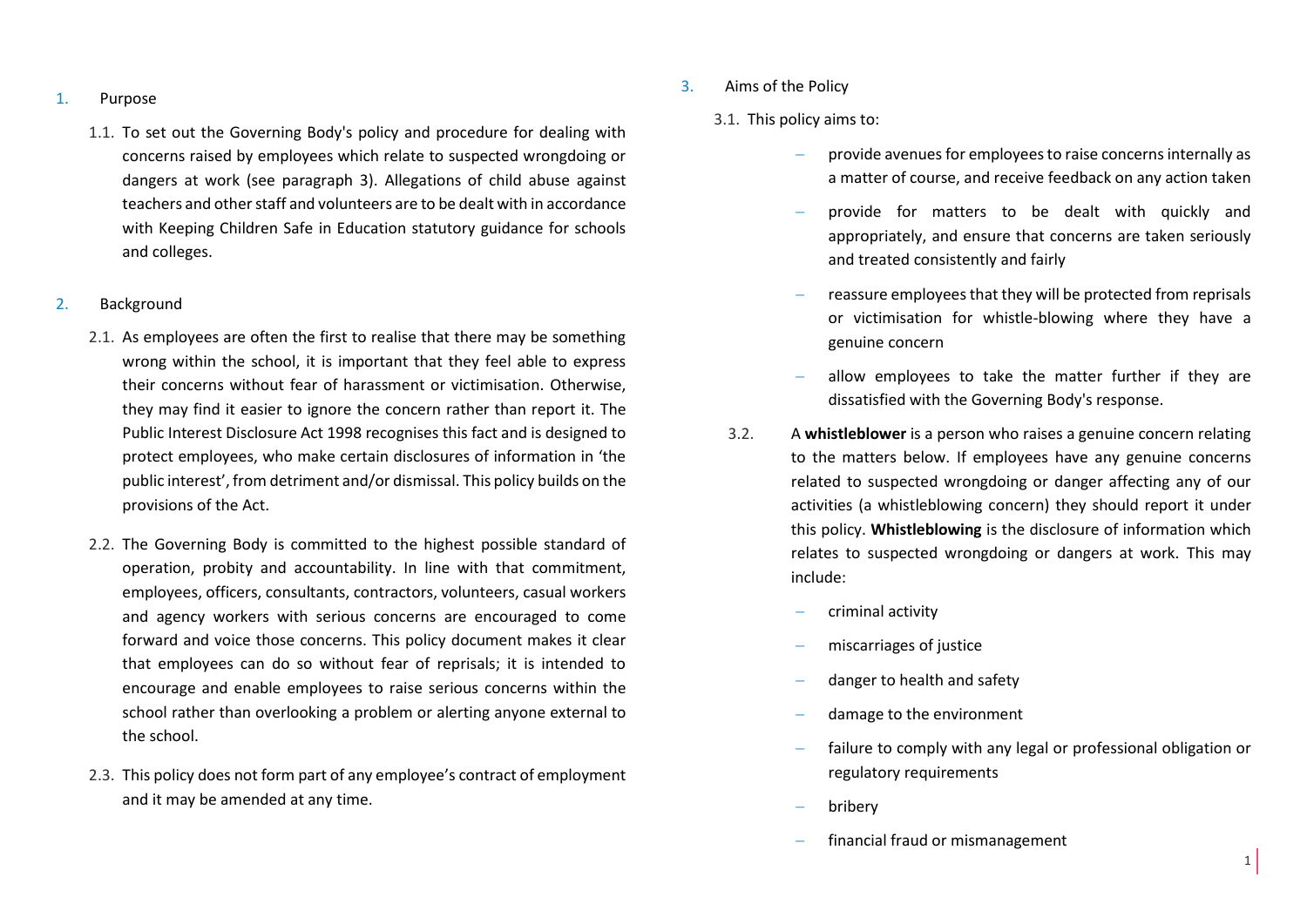- negligence
- breach of our internal policies and procedures
- conduct likely to damage our reputation
- unauthorised disclosure of confidential information
- public examination fraud
- the deliberate concealment of any of the above matters.
- 3.3. Before initiating the procedure employees should consider the following:
	- the responsibility for expressing concerns about unacceptable practise or behaviour rests with all employees
	- employees should use line manager or team meetings and other opportunities to raise questions and seek clarification on issues that are of day-to-day concern
	- whilst it can be difficult to raise concerns about the practice or behaviour of a colleague, employees must act to prevent an escalation of the problem and to prevent themselves from being potentially implicated.
- 3.4. This policy should not be used for complaints about an employee's personal circumstances, such as the way they have been treated at work. In these cases an employee should use the school's Grievance Procedure (or anti-harassment and bullying policy as appropriate); if the matter relates to salary, the salary review procedures are documented in the school's pay policy.
- 4. Safeguards
	- 4.1. Harassment or Victimisation
- 4.1.1. The Governing Body recognises that the decision to report a concern can be a difficult one to make, not least because of the fear of reprisal from those responsible for the malpractice. The Governing Body will not tolerate harassment or victimisation and will take action to protect employees when they have a genuine concern.
- 4.1.2. This does not mean that if an employee is already the subject of internal procedures such as disciplinary or redundancy, that those procedures will be halted as a result of that employee raising a concern under the whistleblowing policy.

## 4.2. Confidentiality

- 4.2.1. We hope that employees will feel able to voice whistleblowing concerns openly under this policy. The Governing Body will make every effort to protect an employee's identity if confidentiality is requested.
- 4.2.2. As indicated above, identity will be protected as far as possible, but should the investigation into the concern require the employee to be named as the source of the information, that this will be discussed with the employee before their name is disclosed.
- 4.3. Anonymous Allegations
	- 4.3.1. Employees are encouraged to put their name to an allegation. Proper investigation may be more difficult or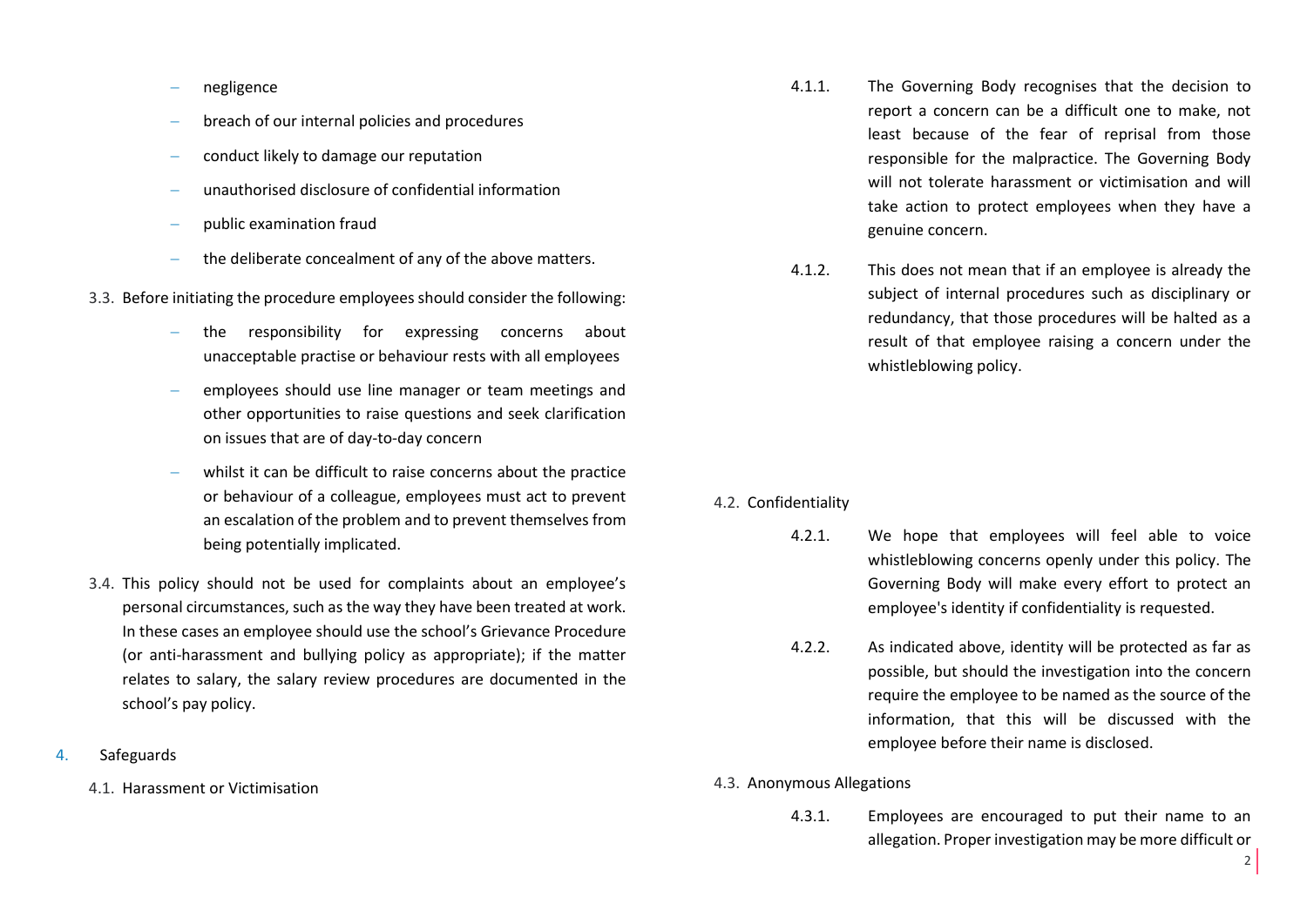impossible if we cannot obtain further information and it is also more difficult to establish whether allegations are credible. Anonymous allegations will be considered at the discretion of the Governing Body. In exercising the discretion, the factors to be taken into account would include:

- the seriousness of the issues raised
- the credibility of the concern
- the likelihood of confirming the allegation from attributable sources.

## 4.4. Untrue Allegations

4.4.1. If an employee makes an allegation where they have a genuine concern, but it is not confirmed by the investigation, no action will be taken against that employee. If, however, we conclude that an employee has made malicious or vexatious allegations, or with a view to personal gain, disciplinary action may be taken against that employee.

# 4.5. Unfounded Allegations

4.5.1. Following the investigation, allegations may be confirmed as unfounded. This outcome will be notified to the employee who raised the concern, who will be informed that the Governing Body deems the matter to be concluded and that it should not be raised again unless new evidence becomes available.

## 4.6. Support to Employees

4.6.1. It is recognised that raising concerns can be difficult and stressful. Advice and support will be made available, as appropriate, to both the employee/s raising the concerns and any employee/s subject to investigation.

## 5. How to Raise a Concern

- 5.1. As a first step, an employee should normally raise concerns with their immediate manager or their manager's superior. This depends, however, on the seriousness and sensitivity of the issues and who is involved. For example, if an employee believes that their immediate manager or their manager's superior is involved, they should approach the Headteacher or Chair of Governors. An employee (including the Headteacher and members of the leadership team) can bypass the direct management line and the Governing Body if they feel the overall management and Governing Body of a school is engaged in an improper course of action. In this case please refer to section 7 below.
- 5.2. Concerns are better raised in writing. The employee should set out the background and history of the concerns, giving names, dates and places where possible, and the reasons why they are particularly concerned about the situation. If an employee does not feel able to put the concern in writing, they should telephone or meet the appropriate person. It is important that however, the concern is raised, the employee makes it clear that they are raising the issue via the whistle-blowing procedure.
- 5.3. The earlier an employee expresses the concern, the easier it is to take action.
- 5.4. Although an employee is not expected to prove the truth of an allegation, they will need to demonstrate to the person contacted that there are sufficient grounds for the concern.
- 5.5. In some instances, it may be appropriate for an employee to ask the trade union to raise a matter on the employee's behalf.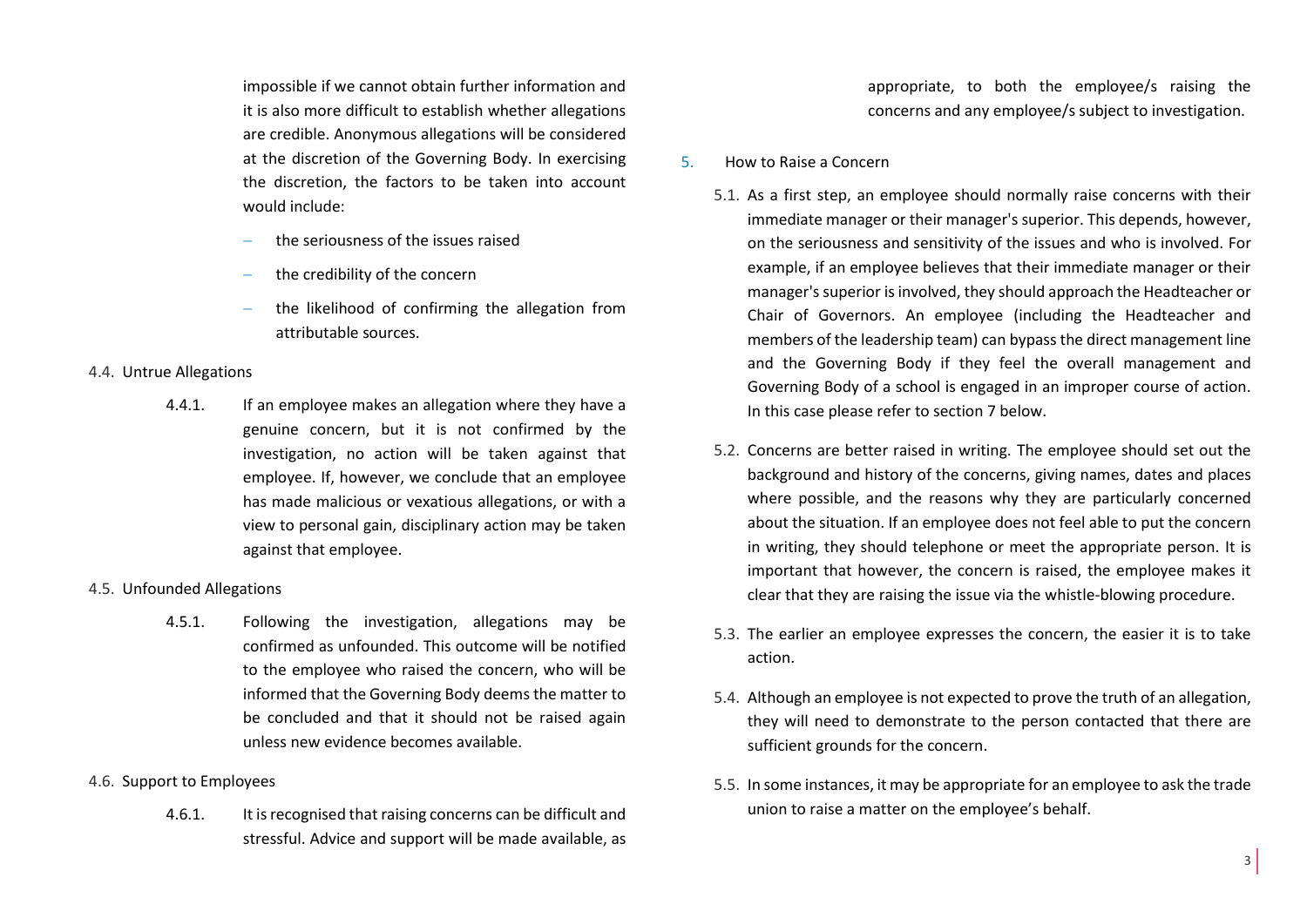- 5.6. At each meeting under this policy, the employee may bring a colleague or trade union representative. The companion must respect the confidentiality of the disclosure and any subsequent investigation.
- 6. The Role of Senior Managers
	- 6.1. A Senior Manager may be informed by an employee about concern/s and that they are "blowing the whistle" within the procedure in person; or in writing or over the phone.
	- 6.2. The Senior Manager should respond immediately by arranging to meet with the employee to discuss the concern/s as soon as possible.
	- 6.3. Stage One:
		- 6.3.1. At the initial meeting the Senior Manager should establish that:
			- there is genuine cause and sufficient grounds for the concern; and
			- the concern has been appropriately raised via the Whistle-blowing Policy.
		- 6.3.2. The Senior Manager should ask the employee, to put their concern/s in writing, if they have not already done so. If the employee is unable to do this the senior manager will take down a written summary of their concern/s and provide them with a copy after the meeting. The Senior Manager should make notes of the discussions with the employee. The employee's letter and/or senior manager's notes should make it clear that the employee is raising the issue via the whistle-blowing procedure and provide:
			- the background and history of the concerns; and
- names, dates and places (where possible); and
- the reasons why the employee is particularly concerned about the situation.
- 6.3.3. The employee should be asked to date and sign their letter and/or the notes of any discussion. The Senior Manager should positively encourage the employee to do this, as a concern expressed anonymously is much less powerful and much more difficult to address, especially if the letter/notes become evidence in other proceedings, e.g. an internal disciplinary hearing.
- 6.3.4. The Senior Manager should follow the policy as set out above and in particular explain to the employee:
	- who they will need to speak to in order to determine the next steps (e.g. Headteacher)
	- what steps they intend to take to address the concern
	- how they will communicate with the employee during and at the end of the process. It should be noted that the need for confidentiality may prevent the school giving the employee specific details of any necessary investigation or any necessary disciplinary action taken as a result
	- that the employee will receive a written response within ten working days
	- that their identity will be protected as far as possible, but should the investigation into the concern require the employee to be named as the source of the information, that this will be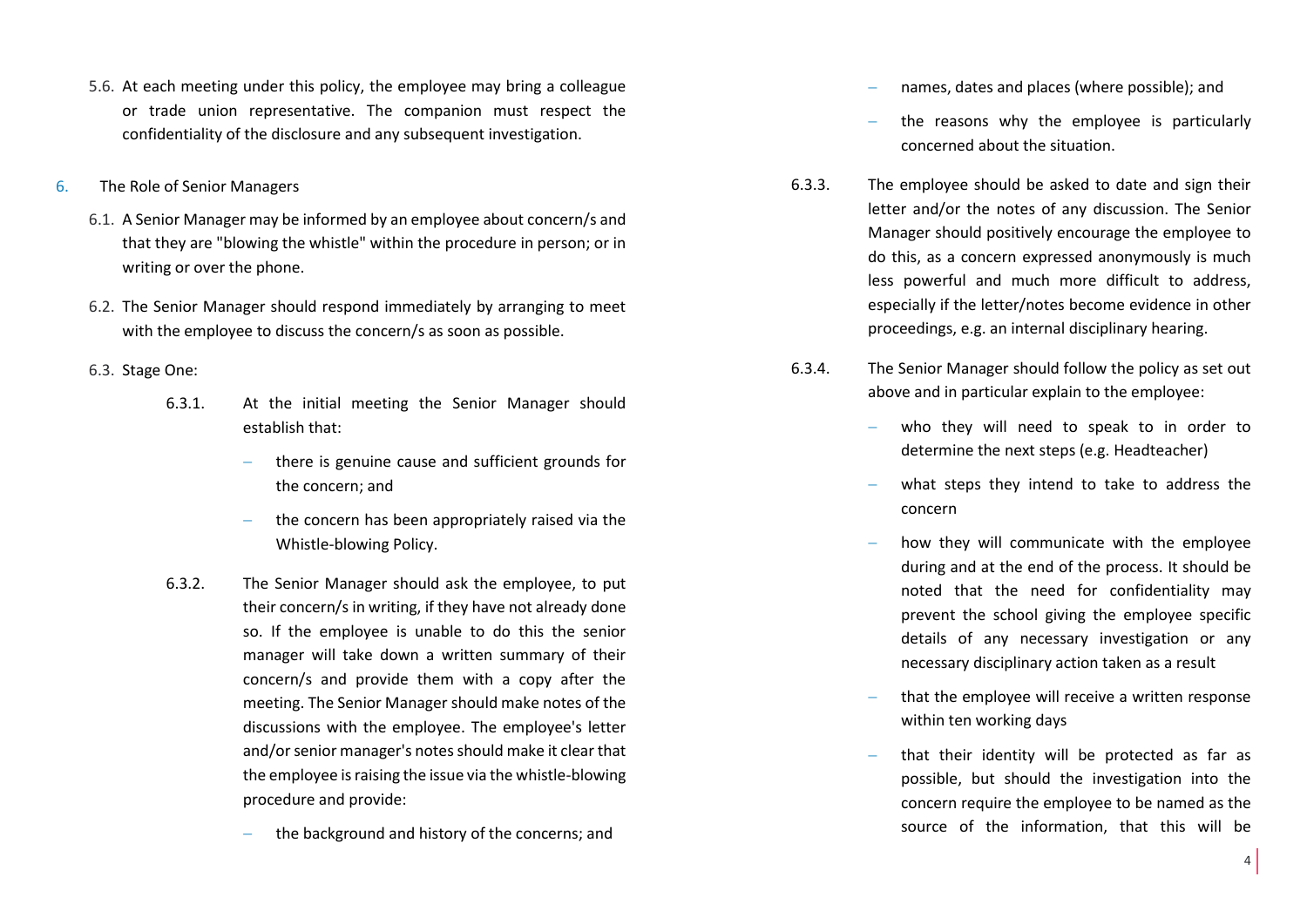discussed with the employee before their name is disclosed

- that the Governing Body will do all that it can to protect the employee from discrimination and/or victimisation
- that the matter will be taken seriously and investigated immediately
- that if the employee's concern, though raised as a genuine concern, is not confirmed by the investigation, no punitive action will be taken against them
- if clear evidence is uncovered during the investigation that they have made a malicious or vexatious allegation, disciplinary action may be taken against them
- the investigation may confirm their allegations to be unfounded in which case the Governing Body will deem the matter to be concluded unless new evidence becomes available.

## 6.4. Stage Two:

- 6.4.1. Following the initial meeting with the employee, the Senior Manager should consult with the Headteacher or Chair of Governors to determine whether an investigation is appropriate and, if so, what form it should take. A record should be made of the decisions and/or agreed actions.
- 6.4.2. It may be necessary, with anonymous allegations, to consider whether it is possible to take any further

action. When making this decision, Senior Managers should take the following factors into account:

- the seriousness of the issue/s raised
- the credibility of the concern/s
- the likelihood of confirming the allegation/s from attributable sources.
- 6.4.3. In some cases, it may be possible to resolve the concern/s simply, by agreed action or an explanation regarding the concern/s, without the need for further investigation. However, depending on the nature of the concern/s it may be necessary for the concern/s to:
	- be investigated internally
	- be referred to the police
	- be referred to the external auditor
	- form the subject of an independent inquiry.
- 6.4.4. Senior Managers should have a working knowledge and understanding of other school policies and procedures, e.g. grievance, disciplinary, harassment, child protection procedures, to ensure that concerns raised by employees are addressed via the appropriate procedure/process.

6.5. Stage Three:

- 6.5.1. Within ten working days of a concern being received, the manager receiving the concern (at paragraph 5.1 above) must write to the employee:
	- acknowledging that the concern has been received